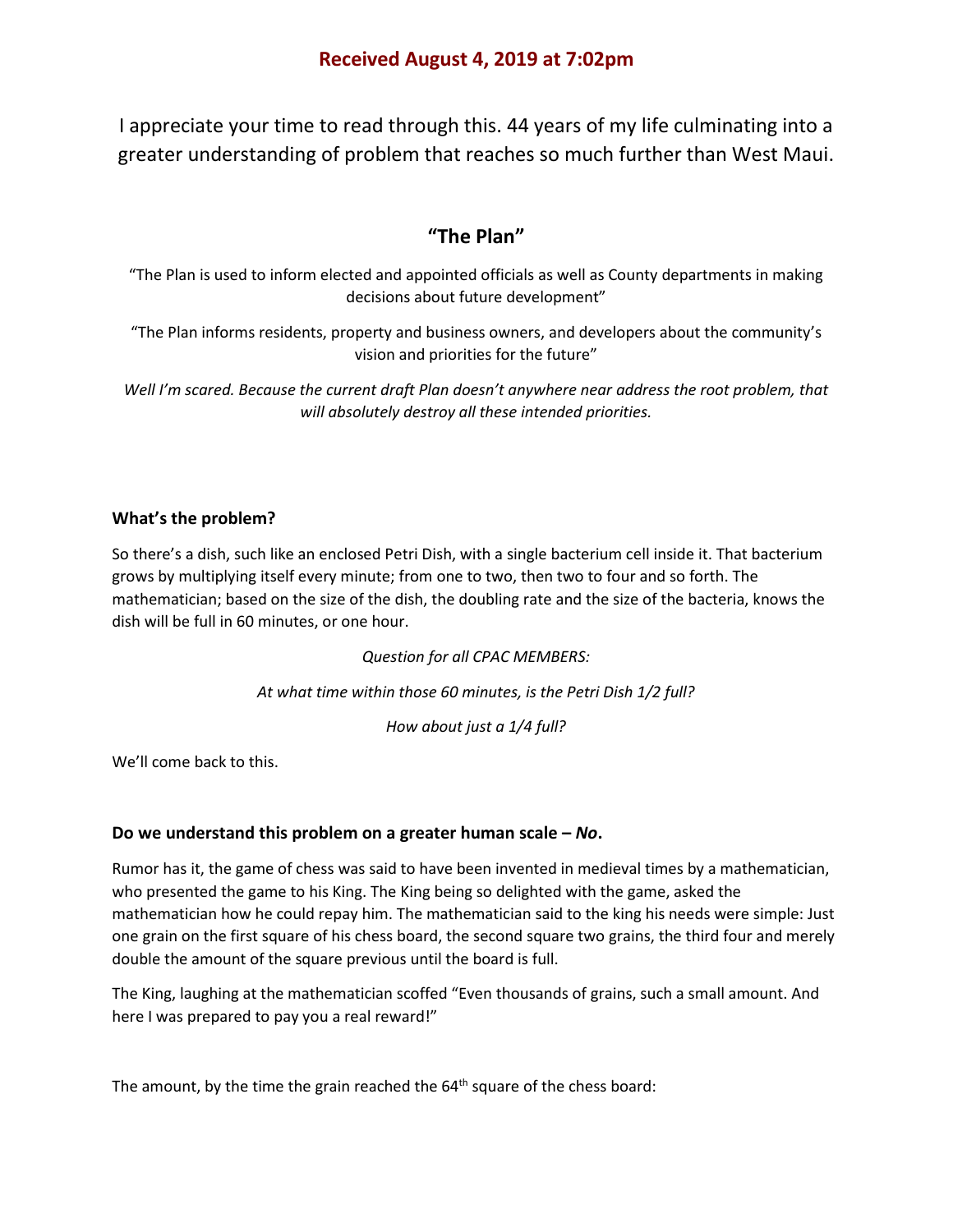## **18446744073709600000 Grains**

## **(or just say roughly 18446744073709 Bags of 1 Million Grains Each)**

## *Or basically a number in a realm way beyond the entire yearly production of world grain today*

Yet the King had laughed.

## *Amazing what a 'doubling rate' can do*

but we'll come back to this.

# **Do we understand what this problem on a local level either –** *No***.**

As many of you remember I went around the room after the first CPAC meeting, asking members of the newly formed committee and the Maui Planning Committee:

What is a sustainable growth rate in terms of economy, population, tourism, etc… ?

- A handful of members diverted and waxed poetically about the social deeds you've done for the community [and I do appreciate these]
- A few also went on to state their case and their purposes for being there on the committee [and I appreciate each of you for all of that as well]
- A many few came back with political catch phrases like "affordable housing" & "sustainable growth"
- But many looked bewildered or confused when pressed for an answer to the question or caught off guard.
- Some when pressed for a specific %, asked me who I was a reporter for. [I found that funny, but actually complimentary, Mr Pluta :) ]
- Doing my best to clarify the question, it was clear that the answer was either not understood, too complex to provide an immediate answer by some … but also to me rather clear that:

The question, "What is a sustainable growth rate?", is simply not understood.

A few, a brave few, were actually willing to throw out some actual numbers [God bless you – *you are fricking awesome for your willingness to contribute! Mahalo!*]

Dylan Payne – 1% Yvette Celiz – 0-2% Kate Blystone – "I think a sustainable growth rate can only be 1% or less" and quoted the work of Zovanyi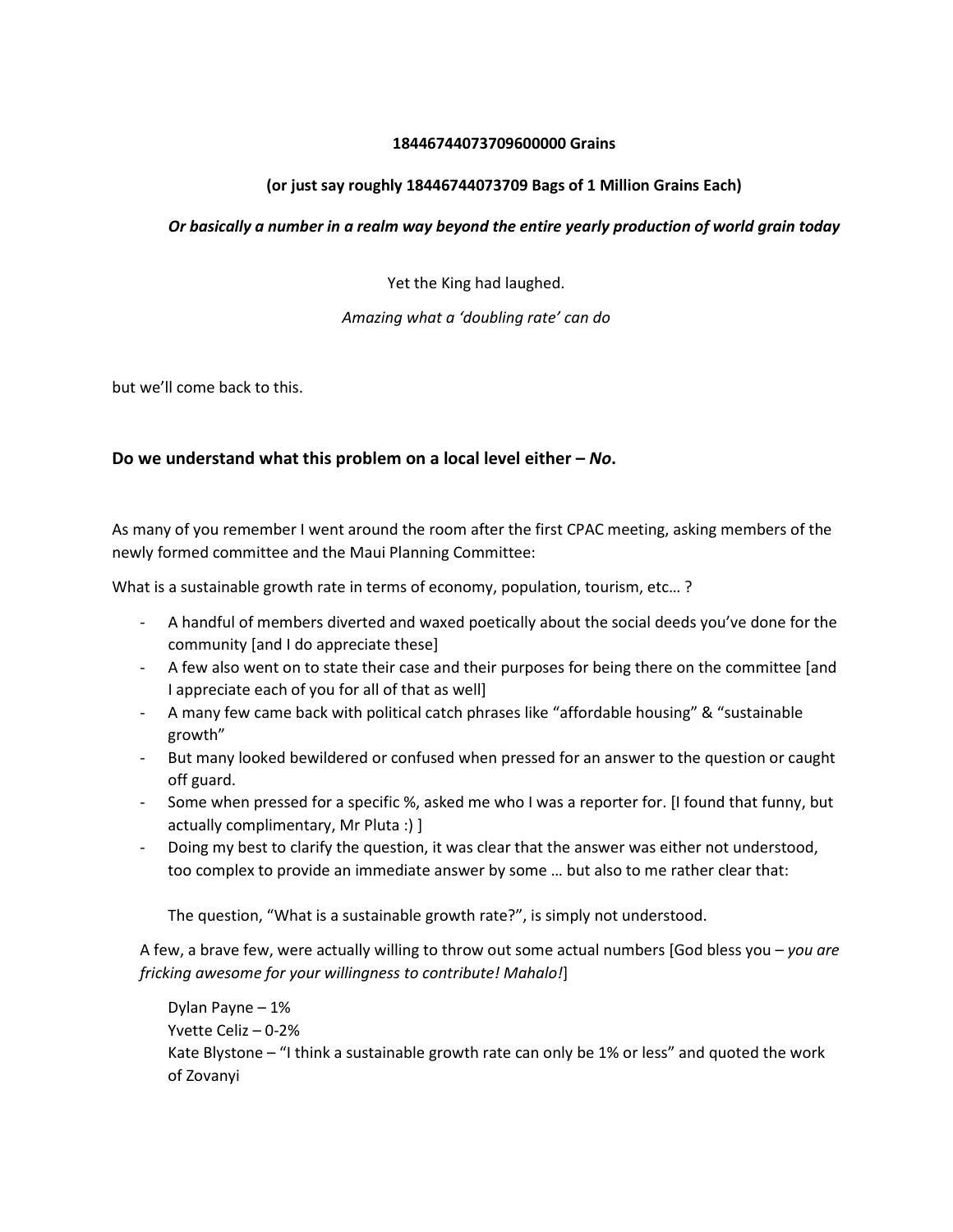Kate …. is our communities diamond in the rough. Kate is smart. Kate needs to be a PIVOTAL lead on the Maui Planning Board. Kate … is by FAR the closest candidate to be the most understanding of the problem and when it comes to comprehending the question WHAT IS A SUSTAINABLE GROWTH RATE?

The fact is that not a single person actually came out with the answer immediately, nor despite attempts, was the answer ever actually answered correctly. Sorry Kate, even you. Which highlights that the problem is still so far from understood.

But we'll come back to this.

Let's continue with some examples that continue to illustrate this understandable lack of understanding of this significant issue:

Page 7 of the draft stated that "talk story" sessions were conducted that lead to the identification of "key issues" which in turn produced "Technical Research Papers" covering the following areas:

- Community Profile
- Wastewater
- Water
- Housing
- Drainage and Stormwater
- Climate Change and Sea Level Rise
- Historic Preservation
- Economic Prosperity [ My Personal Favorite!]
- Recreation Network
- Mobility
- Land Use

But **Sustainable Population & Economic Growth** …. *The most MAJOR key issue if not the only issue. Nowhere to be found. Not on a top level list. Nor addressed thus far in the CPAC plan outside of just one line….*

"In the next 20 years the population of West Maui is expected to grow by approximately 8,754 new residents (County of Maui Socio-Economic Forecast Report 2014)" – West Maui CPAC draft plan

*HOLY CR\*P WE HAVE A PROBLEM– that figure is so WRONG. The real number is going from 25,000 today, to an easy 50,000, in just 20 years! Whomever came up with this number should be …. educated. Hard. Very, Very Hard.*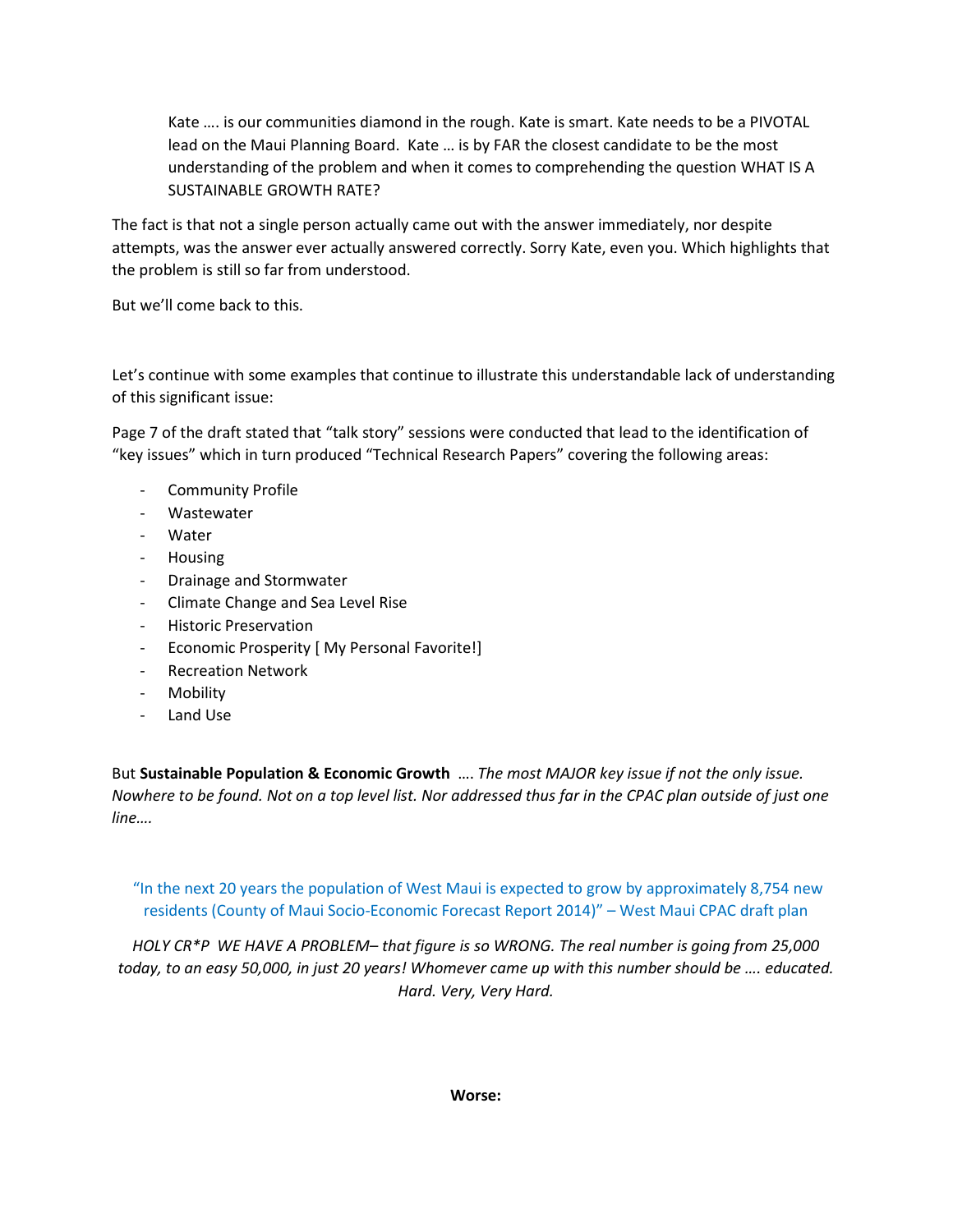"This Growth Framework will help decision makers and County Departments for the land uses, services and infrastructure that West Maui needs now and into the future."

### WHAT!?

## *HOLY FHIT. WE'RE SUCKED.*

But we'll get back to this later too.

Let's get on to some further reflections in our own understanding again of this mathematical equation.

Some Quotes from the meeting:

#### Mayor Victorino

"We need long term plans for new development, land use, parks and infrastructure" [at what rate of development?]

"obtainable housing being one of the biggest desires in our community" "we have over 300 in the books right now and going" [ So if we have 300 today, when will we need 600, then 1200, then 2400?]

"I worked out there for 35 years" "When I started there was one light between here and Makawao" [well if there's 1 light then, and say hypothetically there's 50 now, would that not mean in 35 years from now there will be 100?]

"You know how many lights I used to see between here and Makawao at 5:00 a.m. 5" [Soooo. 5 35 years ago. 50 today, 100 in 35 years, 200 in 70 years then?]

"A plan that consists of what the people want and not what others want" [But what % of both foreign and domestic "want" is sustainable?]

#### Joseph Pluta

"Try to get the County, State and Government agencies to respect what's going on here (West Maui)" [Localization is actually a solution. Joe and Joseph have something in common]

### Hans Michel

"There were 5000 people living in West Maui back then" [60 years ago. This is a VERY important statistic… because by research it's valid]

#### Aina Kohler

"The two worlds seems to be colliding right now and there's got to be a middle ground where we can all be happy" [yes, but what is it? What is that middle ground rate?]

#### Leilani Reyes Pulmano

"Be stewards of West Maui while we balance growth moving forward" [at what rate?]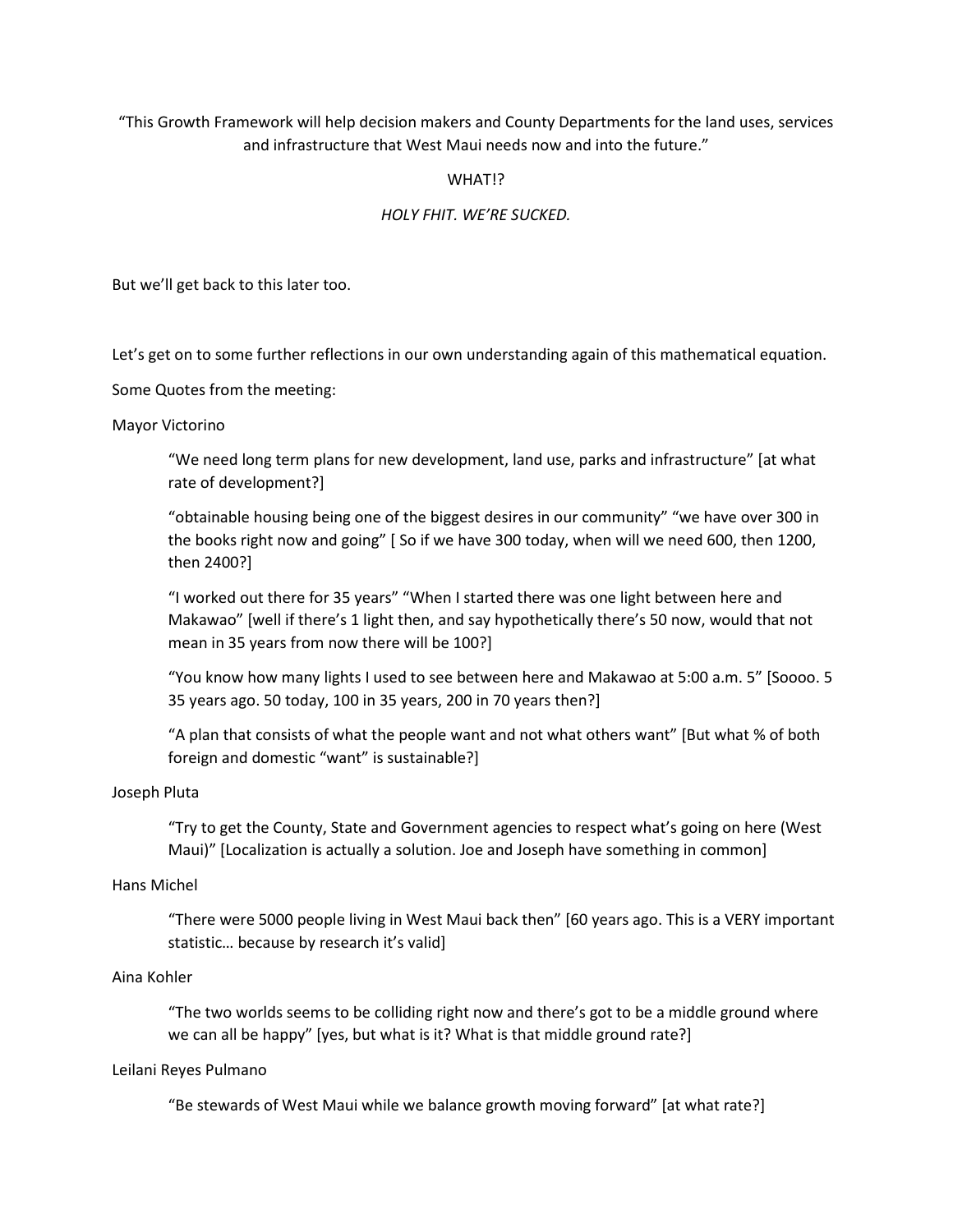### Donald Gerber

"my concern with this is that we have the infrastructure available to build what we would like to have" [and how much infrastructure will we need in 20 years, then 40, then 60?]

#### Dylan Payne

"How quickly Maui was changing approximately 20 years ago" "fast forward to today and there a lot of changes going on" "Going at a faster click than ever before" [yes, the Exponential Effect at it's finest, yet not fully understood. Today, going twice as fast as yesterday, with tomorrow going four times faster than that. And the day after … eight times faster than the very first day]

### Joseph Aquino

"We want to see the community grow" [At what rate?] "I don't want to see growth being taken over by corporations and the locals left to solve the problem" [ Localization. Similar and good solution point like Joe Pluta]

#### Karen Comcowich

"Affordable Housing" [A word that we'll all find out actually ADDS to the problem. Yes. ADDS]

## Ravi Bugga

"we could have picked many places to retire and we chose here" [Immigration. Adds to the problem. I'm guilty. Pam's guilty (see below). But temporary transients really exacerbate the problem]

### Kai Nashiki

"provide for the needs of our residents and future generations as a priority" [Yes, a problem we absolutely MUST NOT hand off to our next generation of keiki.]

### Pam Eaton

"Shout Florida is not the place that I would ever return to" "It is not what is was like when I grew up in Florida" "I once had a place where the water was clean and there weren't walls" [Yes, immigration, self-guilty … one of the biggest contributors to exponential growth. But the transient population again MUCH worse]

Again, notice how so many make references to this growth problem – yet never address it directly as a the major problem?

We can all see it.

Everyone talks about it.

But What Exactly Is It?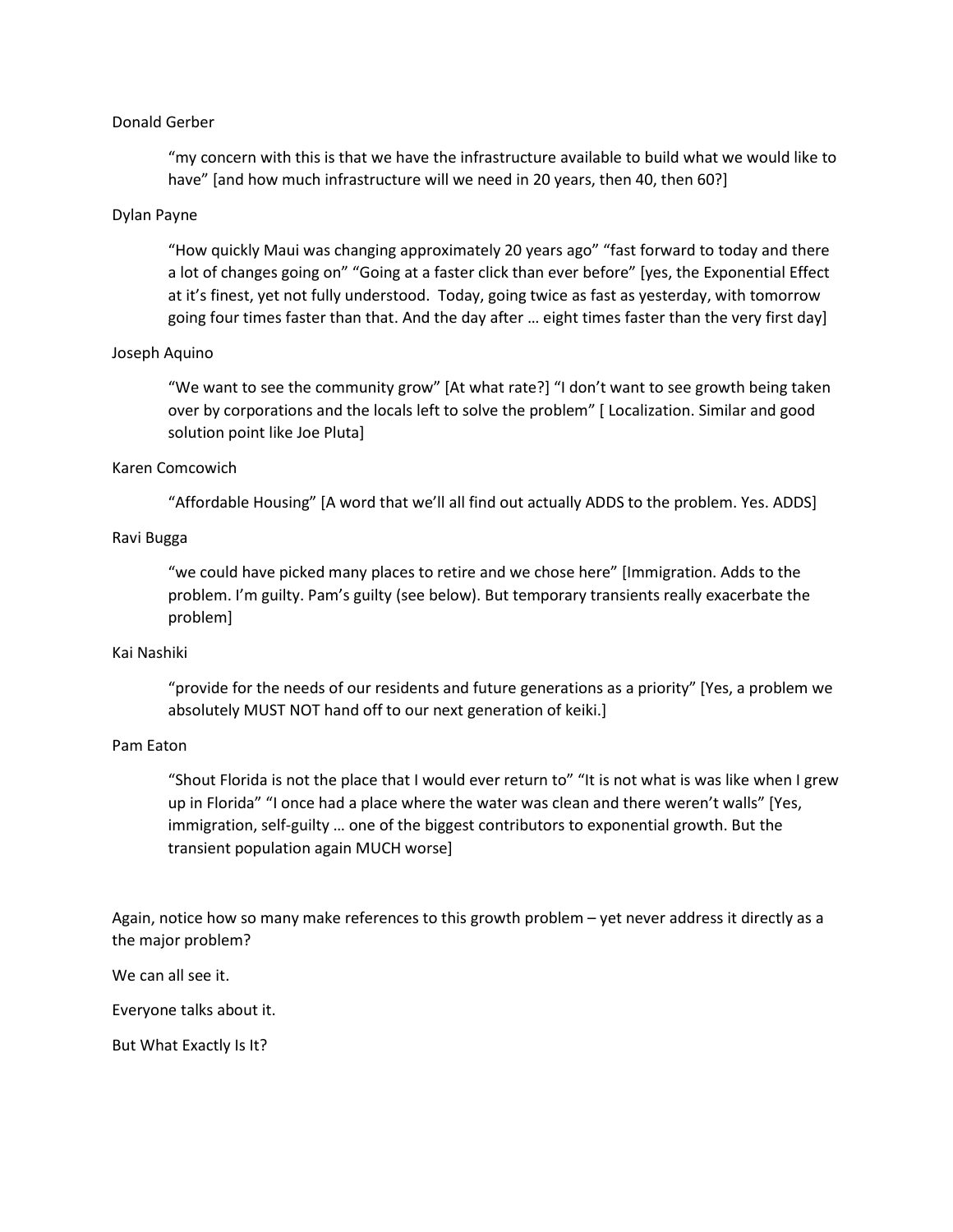**So what is he problem, that simply can't seem to really be understood, revisited?**

Let's restart.

The experiment has been running for an hour. The bacterium doubling in size every minute…

*The Petri Dish is 1/2 full at minute :59 into the experiment - or just 1 minute left before The Petri Dish will be completely full. Just 1 minute.*

*The Petri Dish is only a 1/4 full at minute :58*

*The Petri Dish only an 1/8 full at minute :57*

*The experiment running for 60 minutes and the dish is only half full, just one minute before being completely full.*

*The Exponential Equation*

*Now ask yourself this rhetorical question that I pray haunts you at night like it does me:*

*At what point and time do the bacteria realize they're running out of space?*

*58 out of 60 minutes have gone by in beautiful harmony, and a vast expanse of 3/4 of the dish is still wide open for discovery, life and economic prosperity.* 

*Yet in reality the bacteria are two minutes away from a catastrophic nightmare.*

*A nightmare that we're going to pass to this next generation of kids.*

*When do we wake up and get it?*

So the answer again in somewhat geek terms:

*ANY amount growing at ANY rate above 0% will ultimately approach a point on the X axis (time), where the amount is doubling so fast toward infinity on the Y axis (amount), that it can non longer move forward on the x axis; it reaches an 'upper spec limit' (or time – scary)*

Wait, what?

In laymans terms: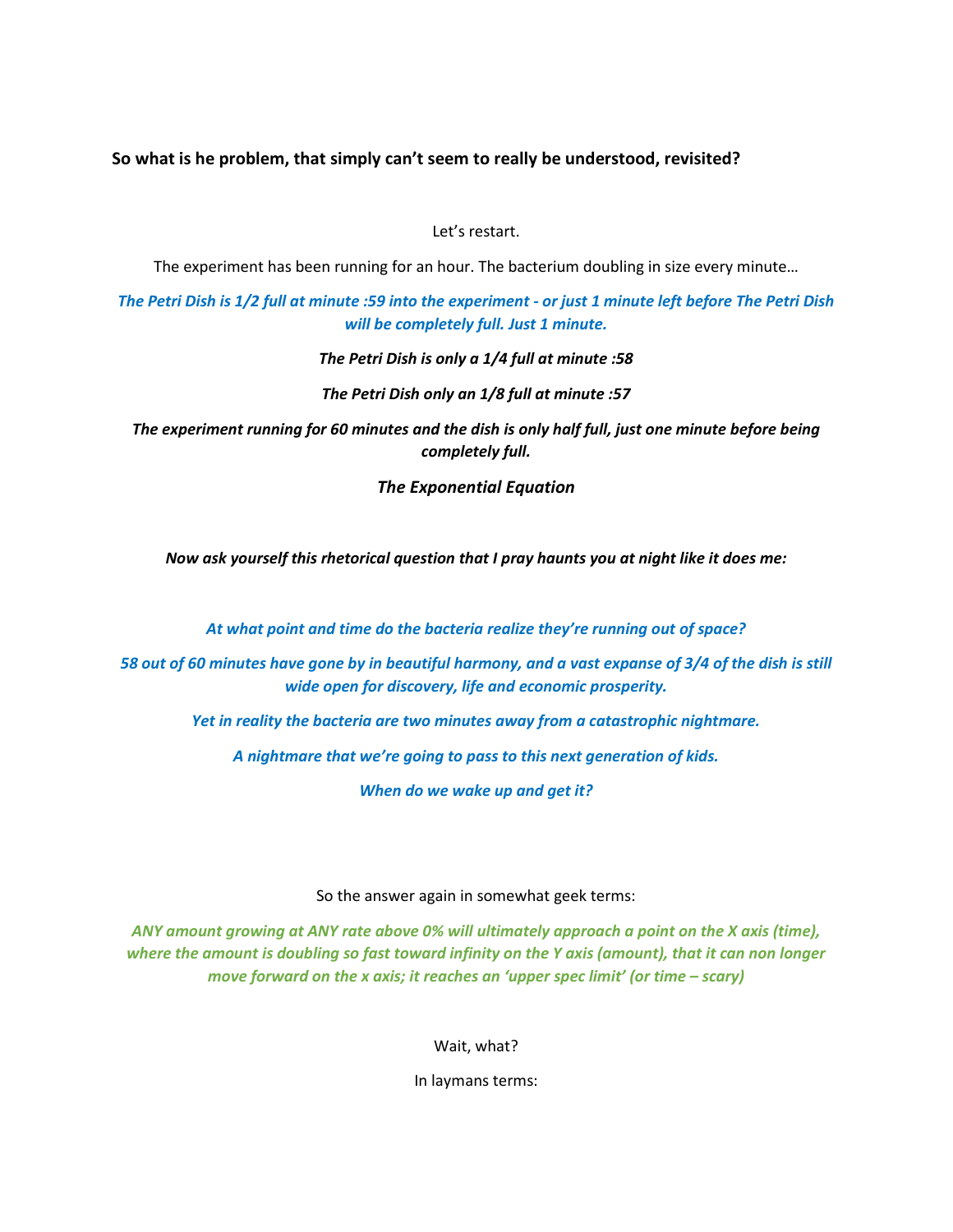# **There is no such thing as a "Sustainable Growth Rate"** *– it is a myth, a legend … a disease that could truly kill us all.*

*And we are running out of time. Fast. Very, Very Fast.*

Let's see if we can illustrate this in a couple simple graphs:

This is the world population growth since 1050:



Does that 'upper spec limit' I mentioned, that's caused by any growth rate growing consistently over 0% - make any sense now?

Now that's a population that been growing roughly at 1.8%, on average, over the course of 1000 years.

Or a doubling rate of approximately every 40 years.

So a population of 5,000…

Becomes 10,000 in 40 years,

20,000 in 80 years (just one lifetime)

40,000 in 120 years

And 80,000 in just 160 years.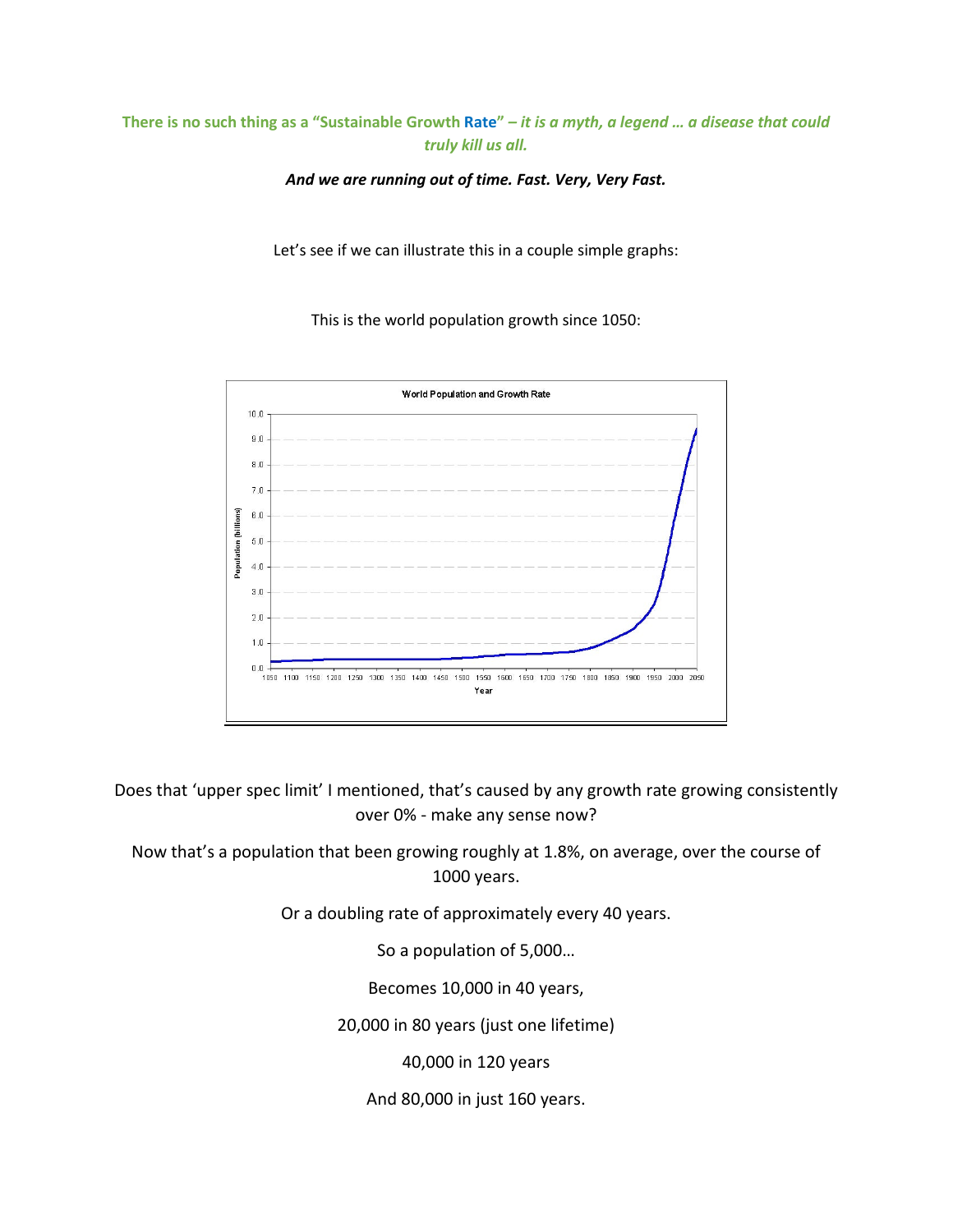Doubling every 40 years.

But wait…

Didn't Maui have about 5000 residents in 1960 according to Hans?

Yep.

And how many residents does West Maui have approximately now?

25,000

What Compounding rate is that?

# **2.72%**

### Wait, what!?

That's a lot more than the world population rate.

WHAT'S OUR DOUBLING RATE THEN FOR WEST MAUI?

Funny you should ask….

At that current rate,

Approximately every 27 years.

1960 – 5000

2020 – 25,000

2080 – 92,256

2160 – 526,097

| Table 1c.                                                           |  |  |  |  |  |  |  |  |  |
|---------------------------------------------------------------------|--|--|--|--|--|--|--|--|--|
| State and Island Population Average Annual Percent Change 1950-2010 |  |  |  |  |  |  |  |  |  |

| County                 | 1950-1960 | 1960-1970 | 1970-1980 | 1980-1990 | 1990-2000 | 2000-2010 |
|------------------------|-----------|-----------|-----------|-----------|-----------|-----------|
| <b>State of Hawaii</b> | 2.4       | 2.0       | 2.3       | 1.4       | 0.9       | 1.2       |
| Oahu 1/                | 3.6       | 2.3       | 1.9       | 0.9       | 0.5       | 0.8       |
| lHawaii                | $-1.1$    | 0.3       | 3.8       | 2.7       | 2.1       | 2.2       |
| Maui 2/                | $-1.2$    | 0.8       | 5.0       | 3.8       | 2.6       | 2.1       |
| Lanai                  | $-3.9$    | 0.4       | $-0.4$    | 1.4       | 2.8       | $-0.2$    |
| Molokai                | $-0.5$    | 0.5       | 1.4       | 1.1       | 1.0       | $-0.1$    |
| Kauai                  | $-0.6$    | 0.6       | 2.8       | 2.7       | 1.4       | 1.4       |
| Niihau 3/              | 1.4       | $-0.7$    | $-0.5$    | 0.2       | $-3.6$    | 0.6       |
|                        |           |           |           |           |           |           |

Table from [: http://files.hawaii.gov/dbedt/census/Census\\_2010/PL94-171/pltable1\\_Island.pdf](http://files.hawaii.gov/dbedt/census/Census_2010/PL94-171/pltable1_Island.pdf)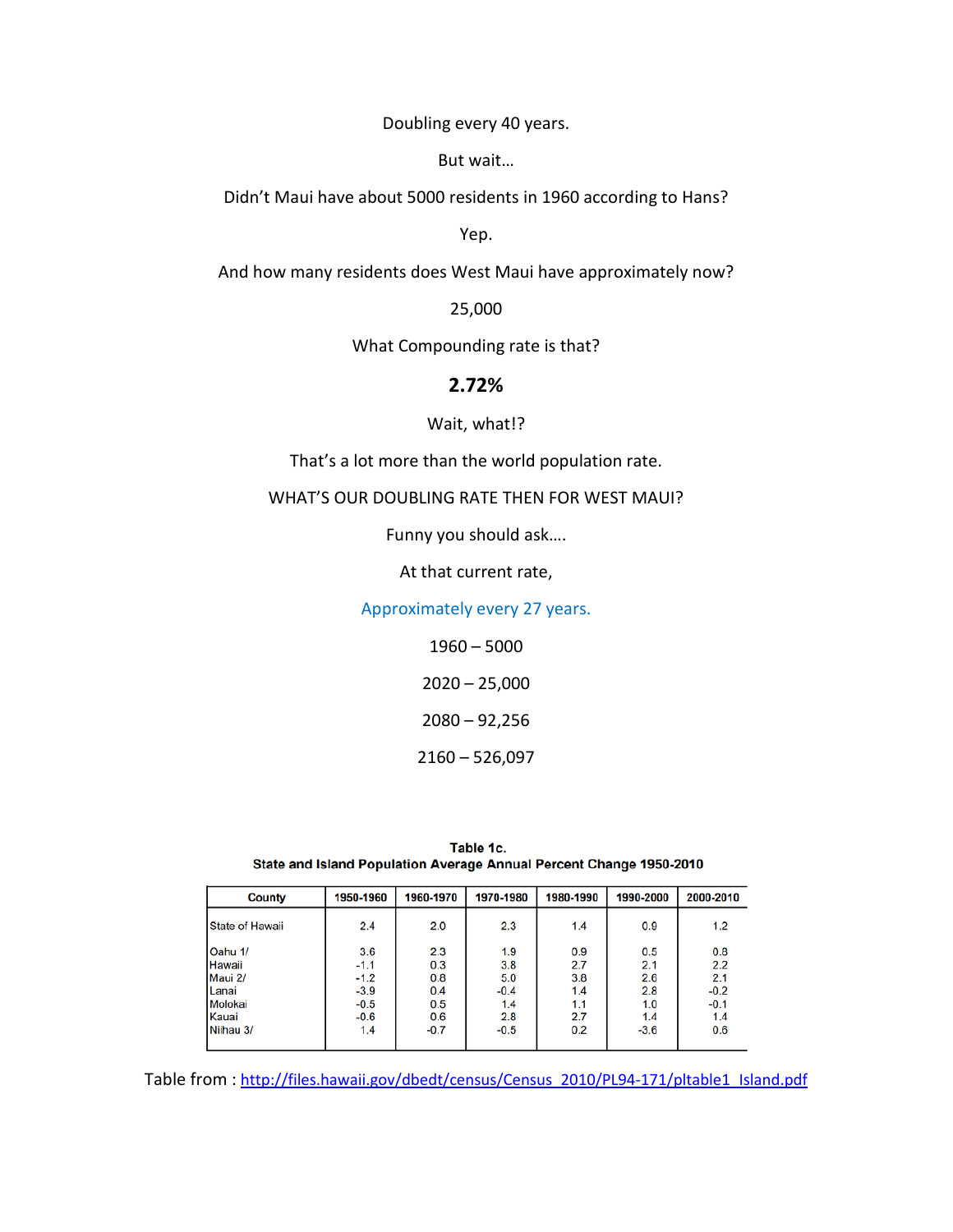*Check out Maui rates of recent history even compared to Oahu – yikes!*

# **Quick Refresh on Doubling Rate**

A quick reminder of the "rule of 72"

If I how have \$100 growing at 7%, how long will it take to turn into \$200?

 $72/7 = 10.28$  years.

Your \$100 invested at 7% will become \$200 in just 10.28 years.

# **So what is an appropriate and sustainable growth rate for West Maui?**

If we go with Mr Dylan's answer of just 1%, as modes at that is, that still leaves Maui's population doubling every 72 years. Just one lifetime

If we go with Ms Yvette's answer of anywhere from 0-2%, that doubling rate could be anywhere from never, to 72 (1%) to doubling just every 35 years (2%). Just half one lifetime.

If we go with Ms Katie's answer things get better, but still, take any decimal even less than 1,and you still have a doubling rate...

.75% = every 96 years

.50% every 144 years

.25% every 288 years

(which really, is 288 years really that long?)

# **So again…**

# **What is a Sustainable Growth Rate for West Maui?**

# **And if a Sustainable Growth Rate isn't mathematically Sustainable,**

# **What is??**

I'll have your answer at the next CPAC meeting. :)

Love, Darren McDaniel

@TheMauiDarren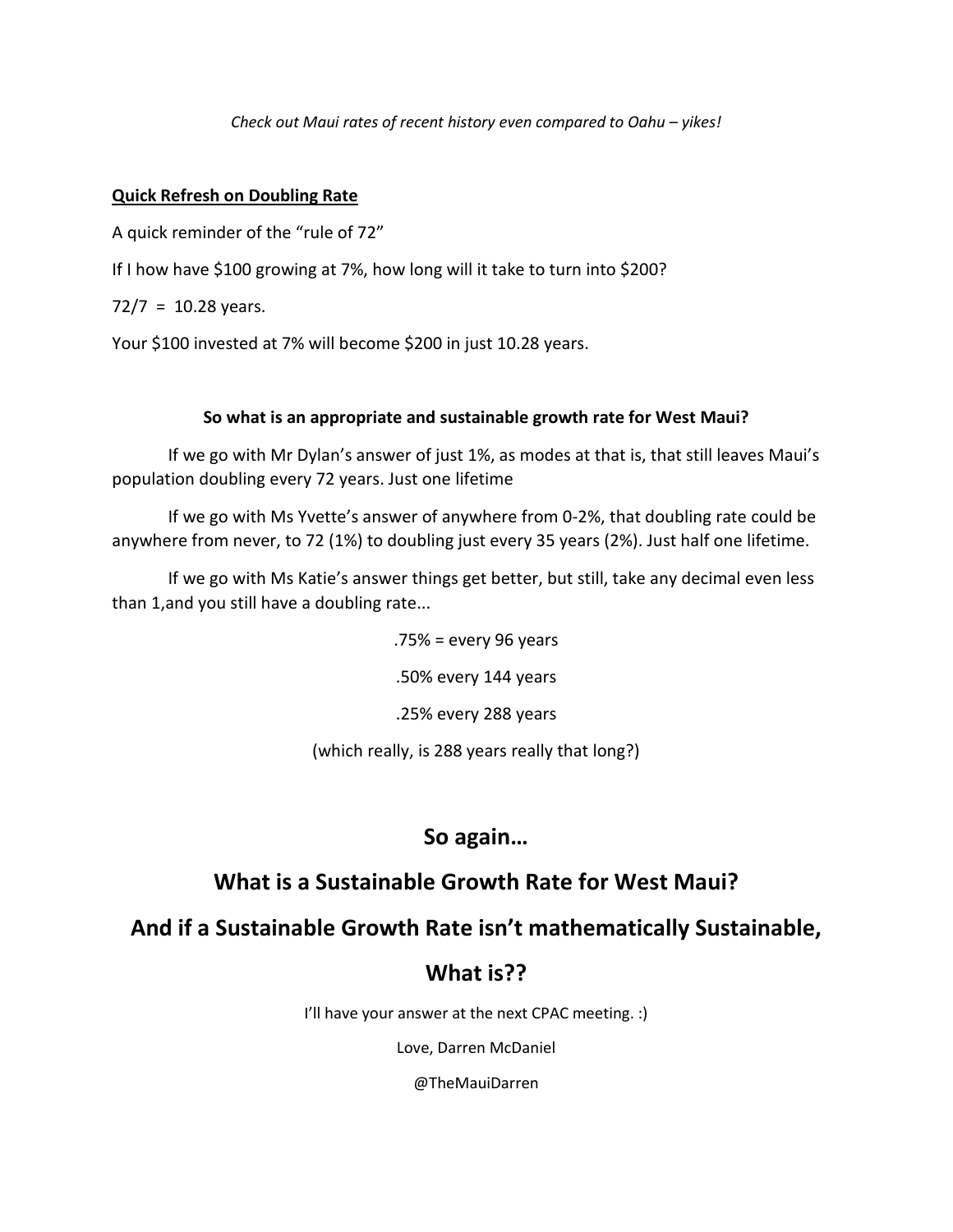# **Received August 6, 2019 at 11:30pm**

## 4 Solutions:

- 1.) Develop a Plan
	- a. Identify the Resource Line
	- b. Estimate the reasonable growth curve using this equation:  $\Delta N = rN((K-N)/N)$
	- c. Set Growth [ Limits ]



Then to protect the community:

- 2.) Structure Community Zoning based around a restricted growth plan, renewing resources that already exist, and most importantly – on future resource development that will allow our future generations, and the generations after them, to thrive.
- 3.) Develop laws, through planning, that bring taxes earned within any area, back to that area.
- 4.) Restructure Tax Codes based on overconsumption and carbon foot prints.

On Vacation Rentals:

- a. Non-Owner, Non-Resident  $-1$  House/Apt =  $+2\%$
- b. Non-Owner Occupied, Non-Resident 2 Houses/Apt = +4%
- c. Non-Owner Occupied, Non-Resident 3 Houses/Apt = +8%
- d. "" 4 House/Apt = double above%
- e. Non-Owner, Resident 1 House/Apt = +1%